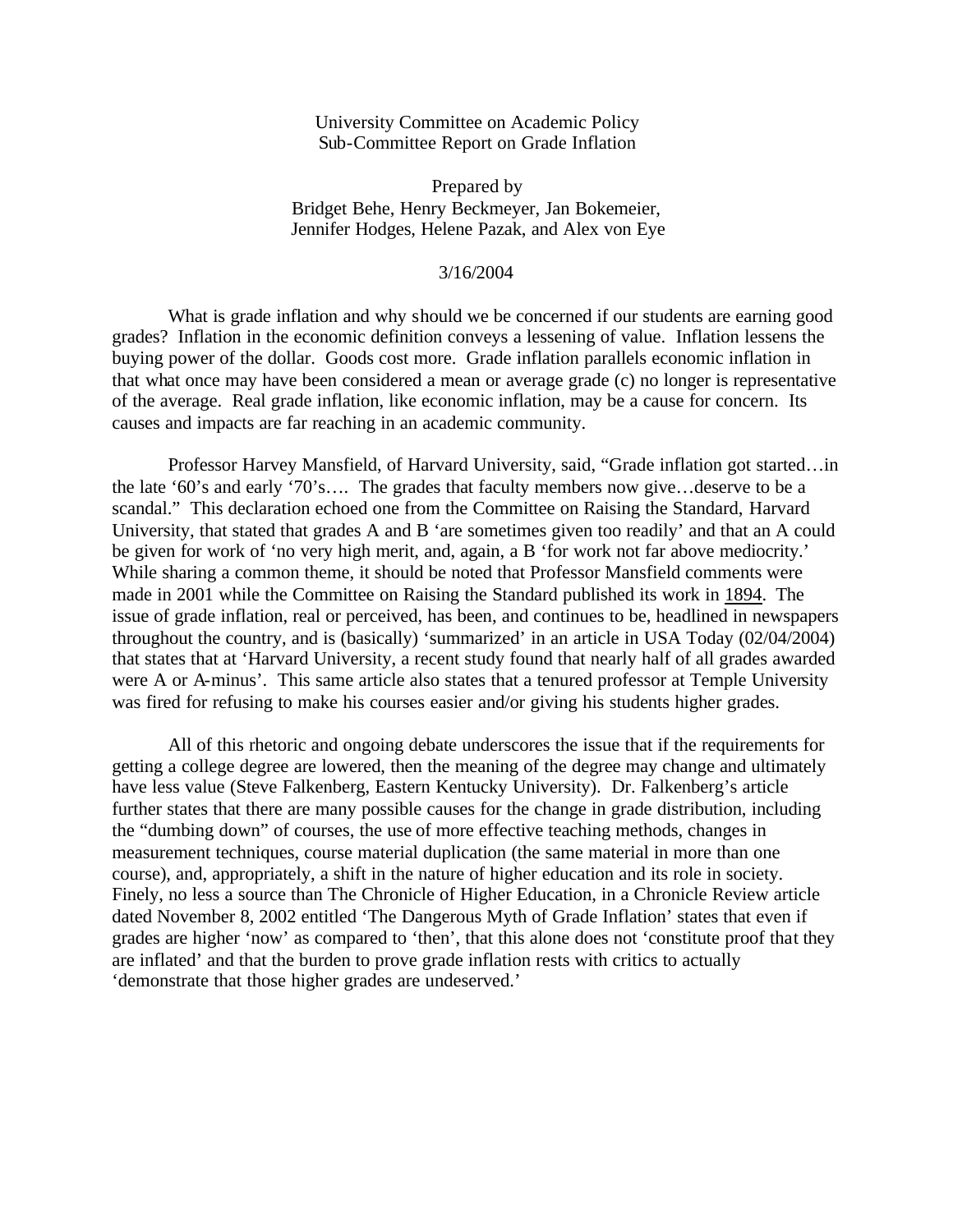#### *Grade inflation analyses on Michigan State University grades*

Preliminary analyses were conduced in the Spring of 2003 to determine if any trends were evident. Regression analysis showed that there was a step-wise increase in mean G.P.A. each year. Grade point average would increase, statistically, from Spring to Fall semester each year (for the past five years), but remain constant from the Fall to Spring Semester. Given the evidence of increase in mean grade point average (grade inflation) further analyses were warranted.

The average grades were analyzed for 20 randomly selected first and second year courses. The grades were available for the fall semester 1994 through the spring semester 2003. These series of grades were analyzed under the general hypothesis that there may be grade inflation such that, over the years, average grades increase.

Results indicate that this is not the case. Specifically, the overall, multivariate null hypothesis of no increase in grades can be retained  $(p = 0.963)$ . None of the linear and non-linear trends of the orthogonal decomposition of the series was significant. In addition, there was no semester effect ( $p = 0.528$ ), and there was no year by semester interaction ( $p = 0.740$ ). Furthermore, none of the time-adjacent comparisons of yearly grades, and none of the cross-time yearly comparisons of grades indicated significant changes. We conclude that, there may be no grade inflation, at this point in time.

It should be noted that these are results at the aggregate level. Individual courses showed large cross-time variations. Other courses showed large differences between the fall and the spring term average grades.

A second set of analyses was done with the ACT scores. There was not enough variation in the available data file for complete repeated measures analysis of variance. Therefore, significance tests cannot be reported. However, there is strong indication that the ACT scores increased of the observed period of time. In numbers, from 1994 to 2002, the average ACT scores increased from 23.1 to 24.1. Without the variance one can only speculate about the apparent relationship.

#### *Additional contextual information*

 There is a growing concern of grade inflation in the undergraduate programs at Michigan State University. The higher GPA may be due to true grade inflation, that is, a higher grade earned which is not reflective of higher difficulty of work, or it may be due to higher academic standards imposed on students for "Satisfactory progress towards the degree" or a combination of both factors.

In many Colleges at Michigan State, the admission into upper school is highly competitive. There may be a defined minimum GPA for admission or there may be a limited enrollment in upper school and admission is based on GPA. Admission requirements for transfer students into upper school may be even more stringent. For example, admission for a current MSU student into the College of Business is a 2.4, for a transfer student, a GPA of a 3.4.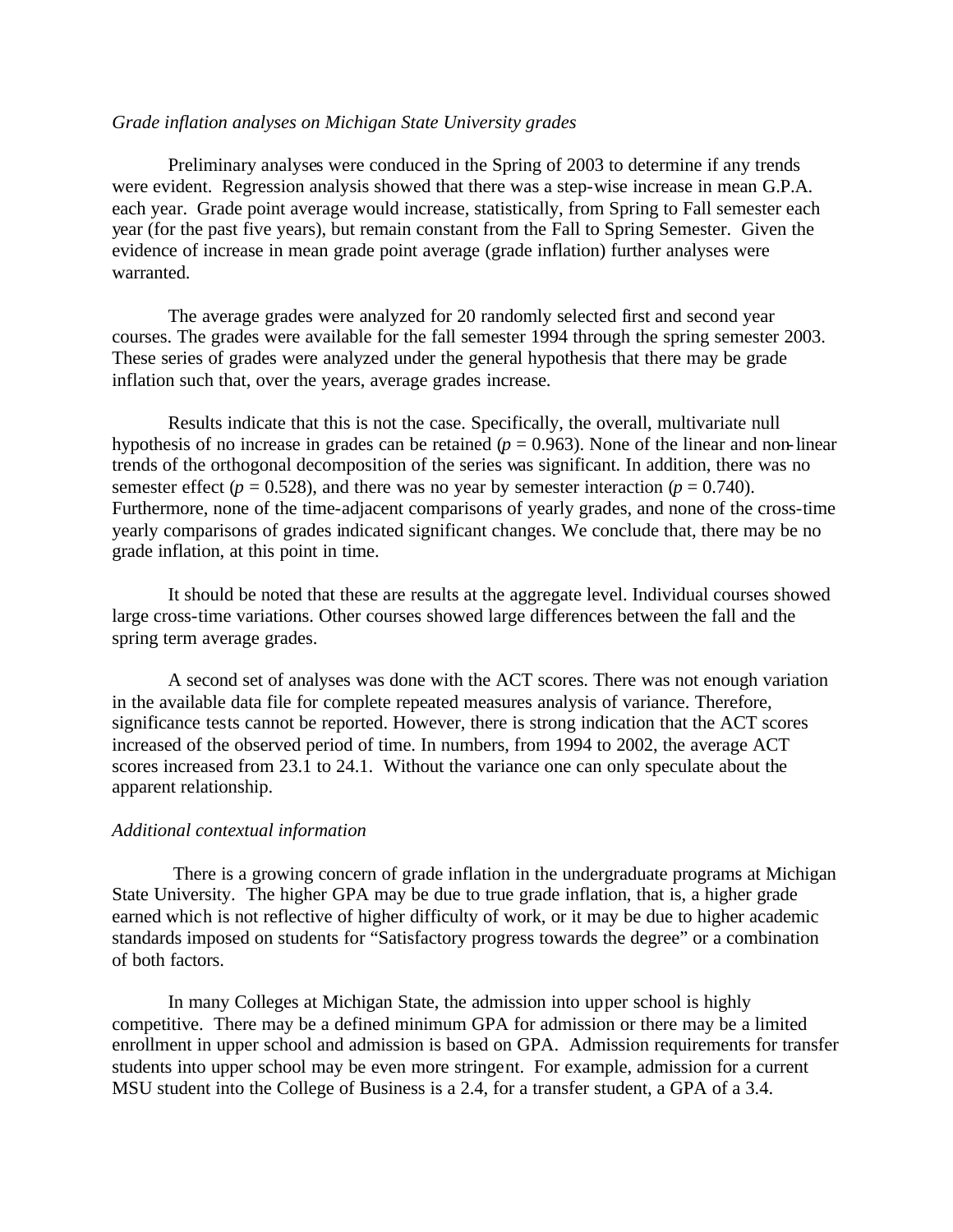Though the GPA of the transferred courses is not used in the final GPA calculation, the University has selected highly competitive, academically successful students. Many undergraduate students compete for externships and internships to fulfill their degree requirements. Often, the students with the highest GPAs earn the "best" off campus experiences. In addition, the credits earned at the junior/senior standing in the College of Nursing, the College of Veterinary Medicine, and Teacher Certification are in direct contact with patients (animal and human) and students. These undergraduate students strive to provide the best patient care and educational experience. In doing so, they will easily meet the expectations associated with a higher earned grade. Further, several of the undergraduate degrees are "feeders" into the four medical schools on campus. The College of Veterinary Medicine, Human Medicine, Osteopathic Medicine and graduate degrees in the College of Nursing are highly competitive and selection may be heavily weighted on GPA. For example, the admission average GPA of CVM Class of 2007 was a 3.5. All of the above factors may give the students the perception that "Satisfactory progress towards the degree" is greater the stated 2.0 GPA and each may play a significant role in the increasing GPA of the undergraduate students at Michigan State University.

The increasing GPA of the undergraduate students at Michigan State University may also be due to real inflation. The factors that may account for the grade inflation are embedded in individual courses and they may include testing modality (multiple choice versus essay), varying grading scales and adjustment of final grades through "curving". Grading scales may vary by setting a 4.0 at a 90%, 92% or 95%. The 90% will result in grade inflation because the standard has been lowered. The 95% will also result in grade inflation. If the reason to set a 4.0 at 95% is to limit the number of students earning a 4.0 in the class, the course content must not be challenging to the students and it would be expected that the final distribution of grades in the class would shift towards the higher GPA. Adjustment of final grades through "curving" may also result in grade inflation and is dependent upon the determined mean/median. The final distribution of grades will be skewed higher if the mean/median of the bell-shaped curve is set at a 3.0 instead of a 2.5. These factors and many others at the individual course level will have a significant impact on the increasing GPA of the undergraduate students. The responsibility for uniformity of these factors is at the Department and College level.

While some may think there is cause for grade inflation concern, at least a part of the argument stems from an expectation that grade distribution should be normal. Could this distribution be the norm, or could this grade distribution indicate ineffective teaching? Is it the goal of the teaching professional to facilitate *all* students to learn? Would it be realistic to expect bright students to earn a 3.0 or higher? Could the better question be how specific grades are defined? Is a 2.0 or C average when our students are not average? Are they generally above average and should that be the norm of expectations? If we don't allow students to graduate unless they earn at least a 2.0 GPA, then 2.0 can not mathematically be average.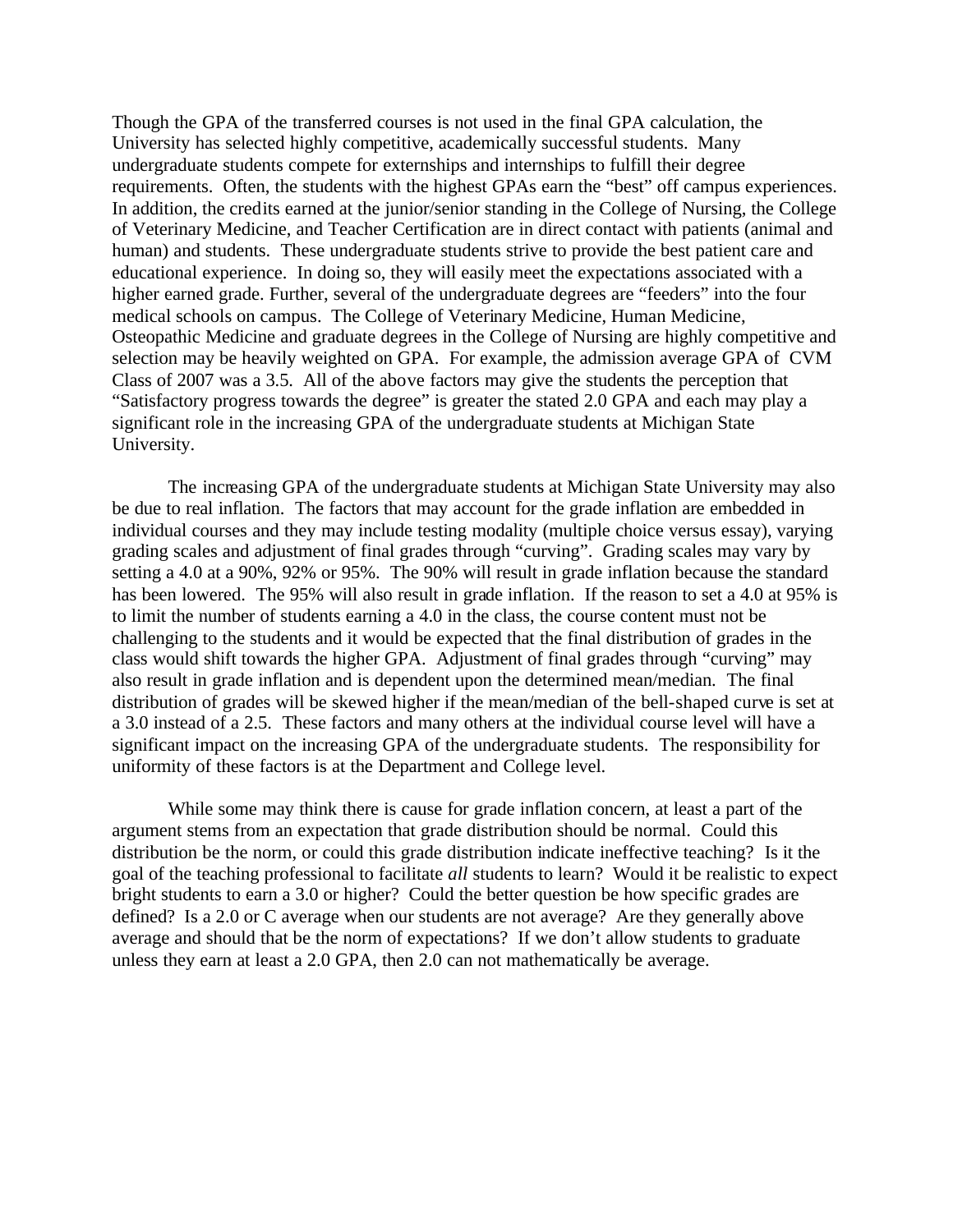### **What questions should colleges and/or units be asking themselves about grade inflation, grading procedures, grading guidelines, etc. in order to curb grade inflation at MSU?**

## *Questions to ask individual faculty:*

- $\mathcal{L}$  $\mathcal{L}$  Do you provide the opportunity to earn extra credit through participation in in-class activities, out-of-class activities, etc?
- **EXALES** "extra credit" awarded for activity or involvement vs. demonstrated performance of learning outcomes?
- $\ll$  is the basis for grading balanced in such a way that students can earn a passing grade through participation or extra credit activities, even if they fail major assignments or examinations?
- ??How would you define or describe the "meaning" of grades on the MSU standard scale? What is an "average" grade? What does a 4.0, 3.0, 2.0, 1.0 MEAN?
- ??How do you believe student performance in your classes compare with student performance in other departments across campus? Are your students above average? average? below average?
- ??What do you believe about your own standards for grading: are you easier than your peers, harder than your peers, or just about the same?
- $\mathcal{L}$   $\mathcal{L}$   $\mathcal{L}$  bo you think there is a relationship between grading standards and student ratings of instruction, as on SIRS?

 $\mathcal{L}$   $\mathcal{L}$  Do you feel that every student in your courses has the potentially to earn a 4.0?

??What is your perception regarding grade inflation at MSU?

### *Questions to ask students:*

- ??Do many of your courses provide options for earning extra credit? Has that "saved" your grade in any classes?
- ??How would you define or describe the "meaning" of grades on the MSU standard scale? What is an "average" grade? What does a 4.0, 3.0, 2.0, 1.0 MEAN?

Are there professors who grade differently for the same amount of work?

- $\mathcal{L}$   $\mathcal{L}$  Do you think there is a relationship between grading standards and student ratings of instruction, as on SIRS?
- $\mathcal{Z}$  Messax Sextember 2011 is your perception regarding grade inflation at MSU?

### *Questions to address department-wide or college-wide:*

- $\mathcal{L}$  Mess are our faculty/student perceptions regarding grade inflation? What data/information do we have to support or refute perceptions?
- $\mathcal{Z}$  Mess would aggregate grading information from the Registrar's Office look like for my college/department?
- $\ll$  is there an upward trend in the GPAs of graduating seniors in my college/department? In which units does the increase seem more dramatic?
- $\ll$  is there any discrepancy in grading standards across sections of multi-section courses?
- ??What correlation should exist between grades before the final exam and grades on the final exam? Is this issue more pertinent to courses with common finals?
- $\mathcal{L}$  Mess in grading trends in grade distributions, grading procedures and guidelines can we obtain from Course Reviews (generally done by the college curriculum committee)?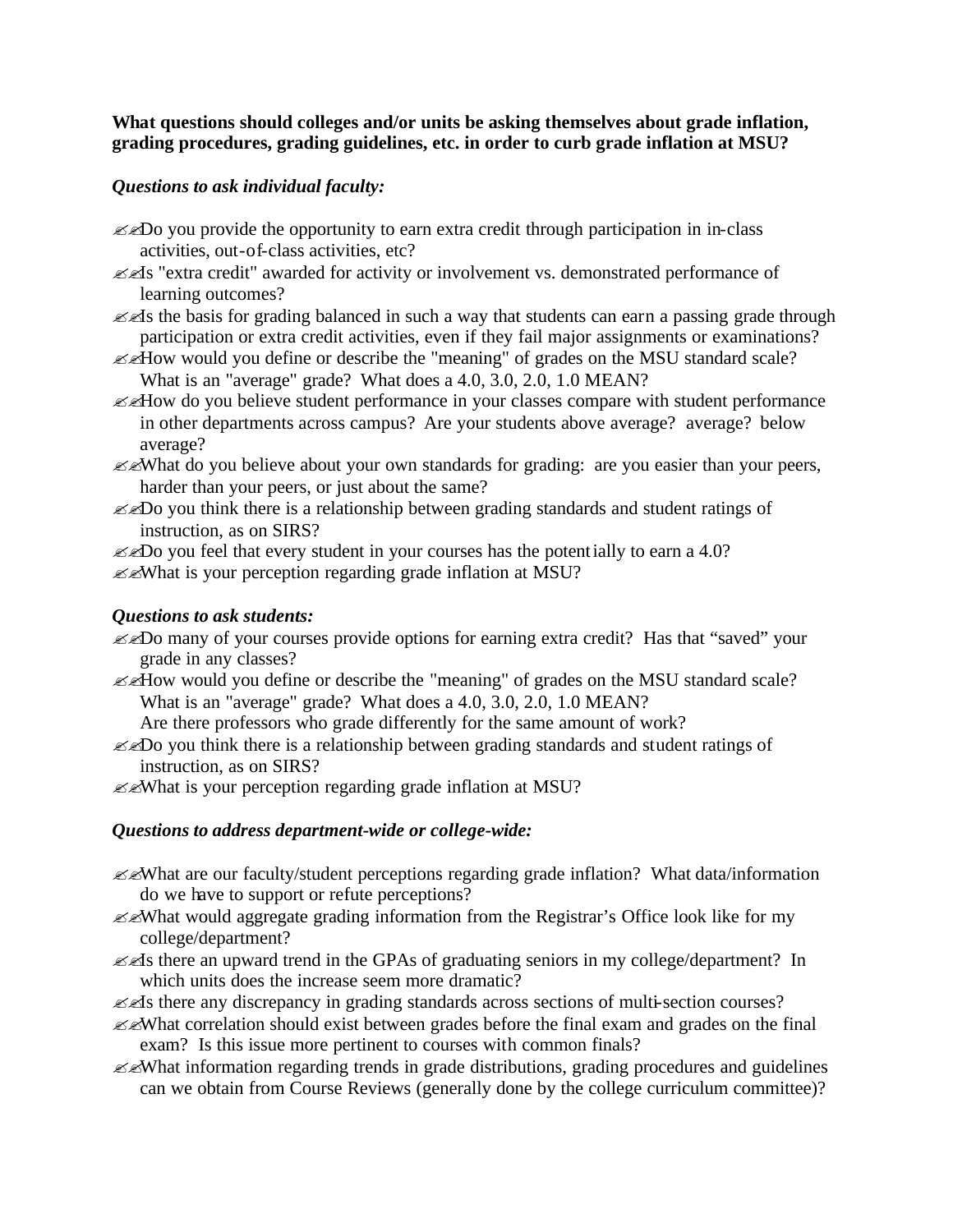$\mathcal{L}$  Mess want to do with any information, if found, regarding grade inflation?

- ??What do we want to do about prevention of grade inflation (if deemed grade inflation does not exist in their college)?
- $\ll$  it a regular practice among faculty within your department/college to provide students the opportunity to earn extra credit through participation in in-class activities, out-of-class activities, etc? Is "extra credit" awarded for activity or involvement vs. demonstrated performance of learning outcomes?
- $\ll$  is the basis for grading balanced in such a way that students can earn a passing grade through participation or extra credit activities, even if they fail major assignments or examinations?
- $\mathcal{L}$   $\mathcal{L}$  faculty in your department/college share a common definition of the "meaning" of grades on the MSU standard scale? What is an "average" grade? What does a 4.0, 3.0, 2.0, 1.0 MEAN?
- ??How do you believe student performance in your classes compare with student performance in other departments/colleges across campus? Are your students above average? average? below average?
- $\ll$  is there a continuum of standards for grading among the faculty in your department/college: do some grade easier than their peers, harder than their peers, or just about the same?
- $\mathcal{L}$   $\mathcal{L}$   $\mathcal{D}$  you think there is a relationship between grading standards and student ratings of instruction, as on SIRS?
- ??Are you evaluating the grade distribution in each class in your college or throughout a department? What does the distribution resemble (bimodal or bell curve)? Is that an appropriate distribution of grades?
- $\ll$ Do you have classes in which students want to receive < 2.0 so they can retake the course? Is this more prevalent in courses required for admission to a major?
- $\mathcal{L}$  Mess  $\mathcal{L}$  is the grading scale for each course? How often are grading scales and distributions reviewed?
- ??How does grade distribution relate to the percent of students on the Dean's list each semester?
- $\mathcal{L}$  Are teachers taking a philosophy of "everyone can potentially get a 4.0 in my class"?
- ??Are there correlations between class sizes and class GPA?
- $\mathcal{L}\ll$ How is teaching effectiveness measured in the tenure and promotion process? Is it seriously measured at all?
- ??Do departments/colleges have uniform standards for rounding grades? (i.e. does 3.8 or 3.85 get rounded up to a 4.0 department-wide?)
- $\mathcal{L}\ll$ How much of a role do student evaluations play in the teaching/promotion process? (some articles I've read think this might be a factor)
- $\mathcal{Z}$  Are there any significant differences in the grades of similarly sized classes taught by regular faculty, adjunct faculty, and graduate student teachers?
- ??What are our faculty/student perceptions regarding grade inflation? What data/information do we have to support or refute perceptions?

# *The bigger picture:*

- ??What would the information from the Registrar's Office look like if it were disaggregated? What would it look like if separated by college?
- $\ll$  is the upward trend in the GPAs of graduating seniors uniform across colleges? In which units does the increase seem more dramatic?